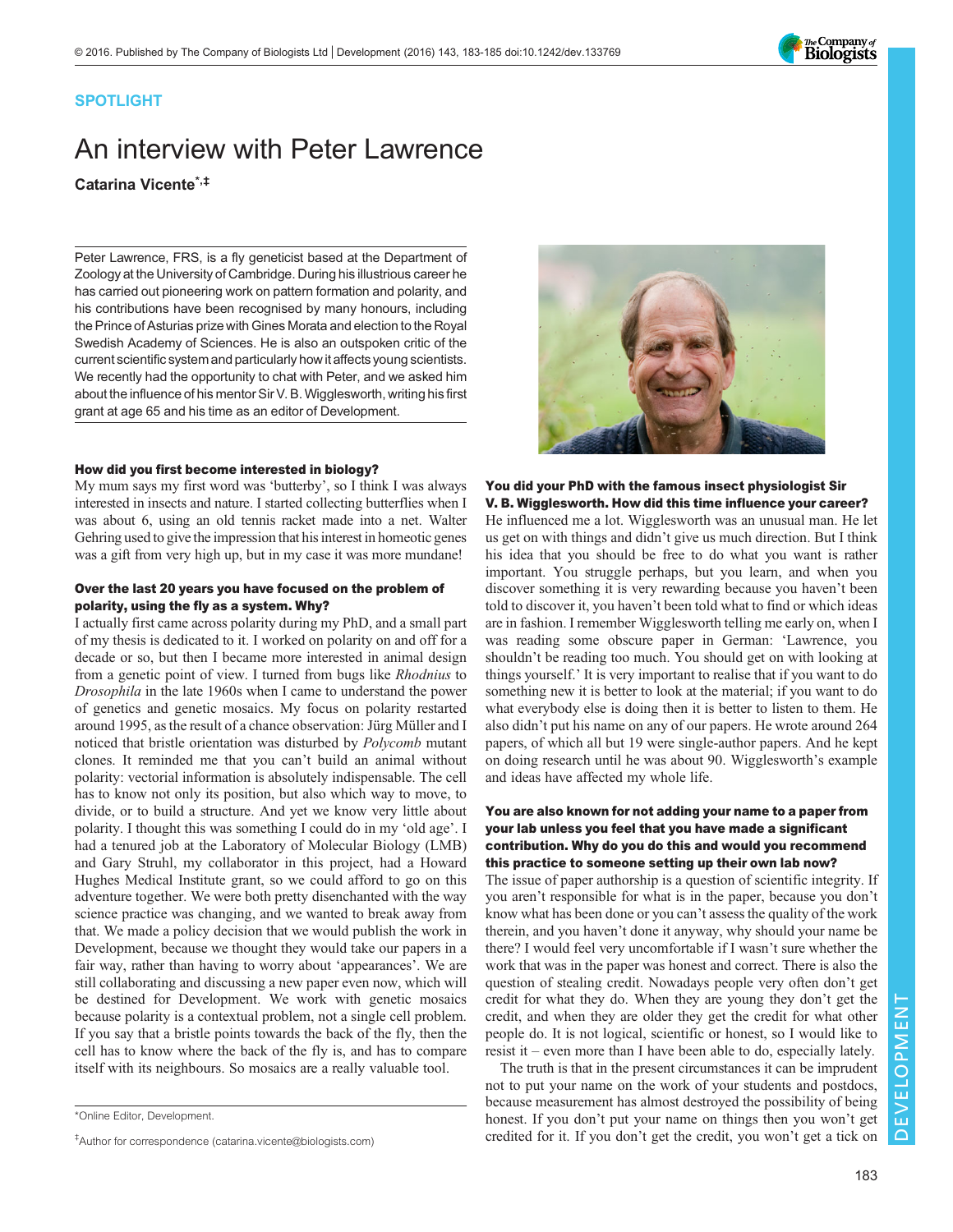measures like your H factor or your citation index, which count so much in getting grants and positions. It is very sad, but true, that I wouldn't advise a young person to go against present-day practices. Later, when they become established, they should try to change the system by political action and also by establishing different policies in their own lab.

#### You wrote your first grant at age 65, when you left the LMB. What was it like and what did it tell you about the current state of science?

Leaving the LMB after so many years was traumatic, particularly as I felt I was subjected to age discrimination. I had to find somewhere to work so I approached the Departments of Zoology and Genetics at the University of Cambridge. They both said that they wanted me and I thought, 'That's nice, they must remember me from the old days!' I was very naïve as I hadn't understood the importance of the REF (Research Excellence Framework; now the RAE, Research Assessment Exercise): my coming to the Zoology Department (which was the one I chose) with a pile of papers from the last few years would give them a significant financial benefit. There are a lot of issues surrounding this system that concern me, but I was very glad to be accepted by the Zoology Department, who have been good to me.

The department would take me but I needed a grant. The LMB is core funded, so I never had to write a grant before. I actually went on an MRC grant-writing course, which was quite amusing because everyone else there was 35 years younger and at the end of their postdocs. I think the application I wrote was honest, and when I showed it to some helpful colleagues, they all came back with the same message: 'You can't write this. You can't say the truth and you can't indicate that your experiments may not work or that there may be some doubt as to the validity of your approach.' With that lesson I went back and wrote something that felt more and more fictionalised. I must have learned sufficiently though, because I have written four main grants now and the Wellcome Trust has kindly funded all of them. The process is a bit useful as it can force you to think about what you might do, but what you actually write down is not usually what you do in practice. And if you have a really good idea you don't put it in the grant, because someone might steal it.

Over the years, I have come to realise that grant application is like a game. You have to follow the rules and the people who figure out how to play the game successfully do well. We write plausible, feasible grant applications as evidence that we have reasonable ideas and know what we are doing. The scientists reading them look for technical validity, intellectual coherence and a proper purpose. Yet we all know that the chance you will actually do the experiments is remote. It's a game. But it is an expensive game in terms of time and emotional energy.

### Grant application is like a game

#### How could it be made less wasteful?

The Wellcome Trust has been trying to do this and they have made big improvements, primarily by reducing the length of grant applications and reintroducing interviews. But there is still a huge amount to do. Remember that in Europe four grant applications have to be written for every one that is approved! PIs spend so much of their time writing grant applications, most of which are going to fail. The grant-giving organisations spend most of their time assessing grant applications that they are going to fail. I think the grant application process could be improved by becoming more realistic and much more streamlined.

Another thing that would simplify things would be to change the emphasis away from what people pretend to want to do towards assessing what they have done. We could ask: 'Has this person done anything any good in the last 3-4 years?' If so, let's give them another 3-4 years. If they haven't, let's give them an option. They either write a new application, which we will assess in the old way, or they give up and we don't fund them. That would save a lot of time.

#### In the late 1990s, you started writing a series of articles expressing your views on many issues of the current scientific system. How do you think the situation has changed since you wrote these articles?

In 1996, I was invited to give the inaugural Wigglesworth lecture at the XX International Congress of Entomology in Florence. I talked mostly about his work, but at the end I described his approach to science, including what we have discussed above. I never had such a response to a lecture before. I realised that there was a great need for somebody to tell the truth about what was happening to science. Particularly for young scientists and their prospects: how they are being exploited and manipulated, and how their initial dreams of science as an exciting pursuit are being despoiled. So I started writing a series of articles, and they are read much more than my research papers.

I have realised that the most fundamental evil is metrics, the idea that people can be measured. Once you introduce this concept then everybody tries to meet the measurement. This is true throughout society, not just in science. But it has destroyed the heart of science, spoiling what we actually write and mitigating against originality. And things have gotten much worse since I started writing these articles. There is a huge momentum, and it is partially fuelled by the fact that many scientists train too many young people. This creates too many people applying for relatively few jobs. The response has been to make even more phony measurements to discriminate between them. Publishing in top journals has become so important to get jobs and this is particularly problematic. Everyone now believes that you can't get far without a good paper in one of these top journals. This is partially true, but it is a myth that poisons the system.

I think there is more awareness of these problems now, but I'm not convinced the people with the most power are keen to change the system – because they benefit from it. Getting your paper in a top journal is a skill, a bit like the game of grant writing. It is the skill of manipulating your paper to make it attractive to the editors of those journals and choosing the topic according to current fashion. And this is why I think the current system mitigates against originality. In short, I don't think it has got better, I think it has got worse.

#### Over the years, many members of your lab have gone on to establish successful labs. Is mentoring something that is important for you?

Very important. I actually had very few people in my lab, and maybe that's why I was able to give them more time. Generally speaking I only ever had one graduate student at a time, so over 53 years, fewer than 15 students. I also never had more than one or two postdocs at once. My theory is also that by giving them freedom, they like science because they find it rewarding. So all of them developed a taste for discovering things, and I am very proud of that.

#### Would you enforce lab size limits if you could?

Yes. Grant-giving bodies have a limited pot of money, so why give so much to a small number of very large labs? Why not look at the efficiency of those top labs per person? There was a study that worked out the most productive group size (in terms of publications per person). The answer came out at about 6.5, which means that all